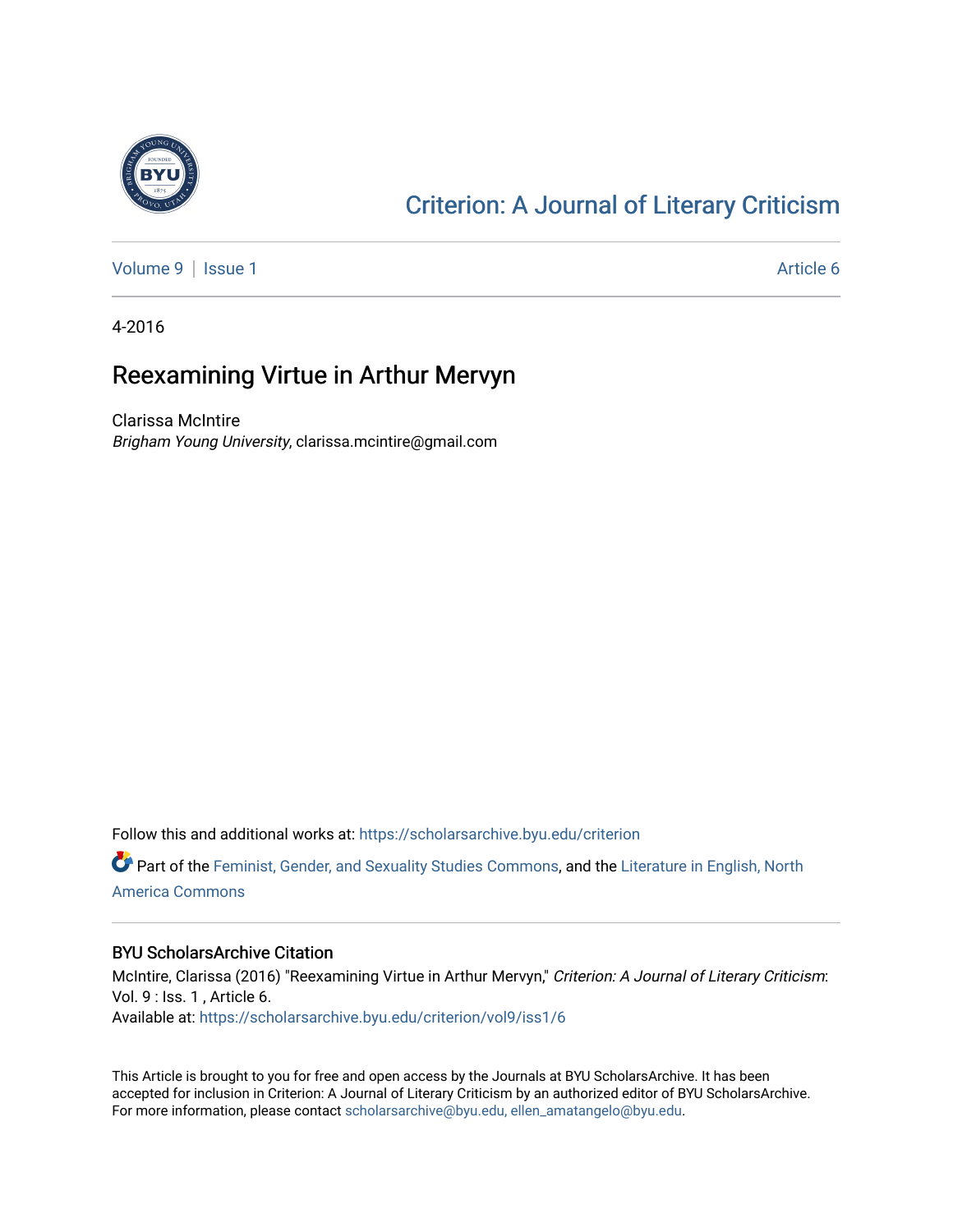# Reexamining Virtue in *Arthur Mervyn*

*Clarissa McIntire*

Charles Brockden Brown wrote that the intent of his novel, *Arthur Mervyn*, was to inspire sympathy for others. Brown claimed that his portrayal of the enslaved, the poor, and the diseased would motivate readers to aid those in need, since he reasoned that "men only require to be made acquainted with distress for their compassion and their charity to be awakened" (3). His treatment of women, though, calls into question the novel's purpose of inspiring universal compassion. His sole use of masculine pronouns in his introduction ("men," "he") alone could indicate his possible sexism. More conspicuously, Brown's treatment of women illustrates what Bernard and Shapiro have called "the dominated status of women," due to the "repeated linkage of seduction and exploitation" in the cases of Clemenza Lodi and Watson's and Arthur's sisters (qtd. in Brown 69). Nearly every woman Arthur comes in contact with experiences abuse to some degree (although not by Arthur himself); even Thetford's wife, a fairly minor character, makes a brief appearance in which she yields to her husband's manipulation (31). The unusual and surprising coupling of a novel about compassion with subplots of the seduction and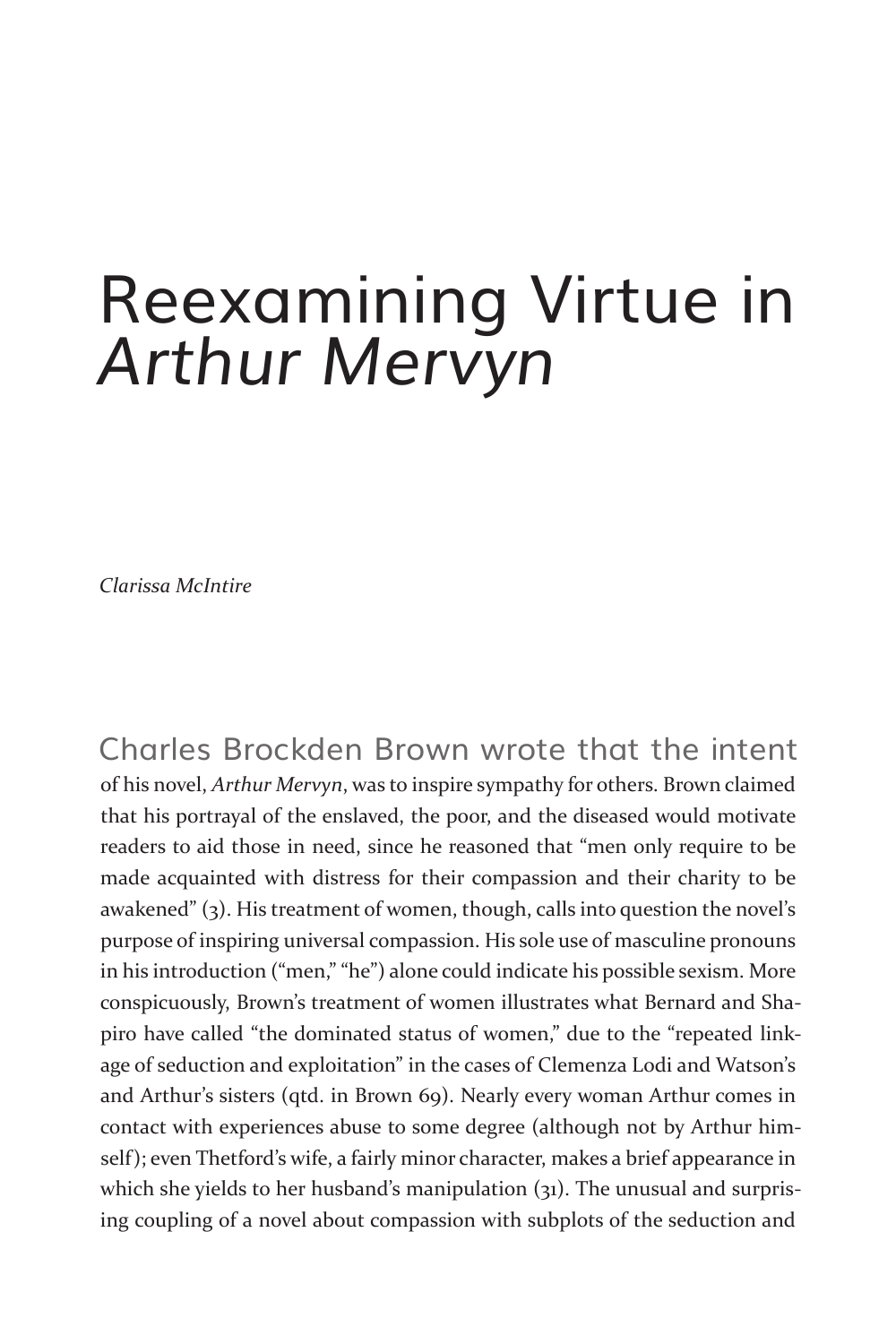ruin of women appears to subvert the novel's intent and limit to one gender the sympathy Brown advocated for all.

Critics have extensively analyzed the role of charity in *Arthur Mervyn*, though never in conjunction with the novel's treatment of women. Most term Brown's work a purely "humanitarian novel," since it "describes particular suffering and offers a model for precise action," as Dietmar Schloss defines it (178). The "model" *Arthur Mervyn* offers is Arthur's own behavior as he encounters each type of sufferer and forms a plan for how to help them, such as his sudden impulse to volunteer at the local hospital (135). These sudden desires to help the less fortunate occur whenever Arthur sees anyone in need, as seen in his response to Susan's distress, Wallace's illness, or the discovery of what was possibly an Underground Railroad hideout, showing that Arthur does not discriminate against sex or race in his attempts to give relief. On the other hand, *Arthur Mervyn* follows all the "typical plot points of seduction-and-ruin narratives" that were established in the British novel *Clarissa*, according to Bernard and Shapiro (qtd. in Brown 69). The conventions *Clarissa* provided, based on British culture (from which American culture was derived, and was still very similar to), dictated that women "seem sexually cold" and "maintain an attitude of indifference or even of aversion" (Brophy 107). Further, British and American culture condemned any women who gave in to seduction, making those women outcasts. By narrating this process of seduction to rejection to ruin, the first volume of *Arthur Mervyn* seems to align itself with these cultural beliefs and condone poor treatment of seduced or fallen women.

However, I would like to suggest that by presenting a seduction narrative in a humanitarian novel, Brown finds a way to logically disprove the idea that a woman's worth should be based on her sexual purity, as it was in the culture of the time. Placing the situations of promiscuous women and those infected with yellow fever side by side draws a parallel between society's speedy judgment and intense dislike of both, even though the infected, and possibly the women, had fallen from social graces through no fault of their own. By drawing these parallels, sexual virtue becomes defined as an unreliable standard—since it can be taken from someone against their will—rather than a touchstone of morality. The way Brown folds his critique of society's treatment of fallen women into an unreliably narrated coming-of-age story, when considered alongside the restrictions both social and literary convention placed on women in the late 18th century, underscores the irrational nature of a society that judges based on the criterion of sexual virtue. By exposing how chastity can be easily imitated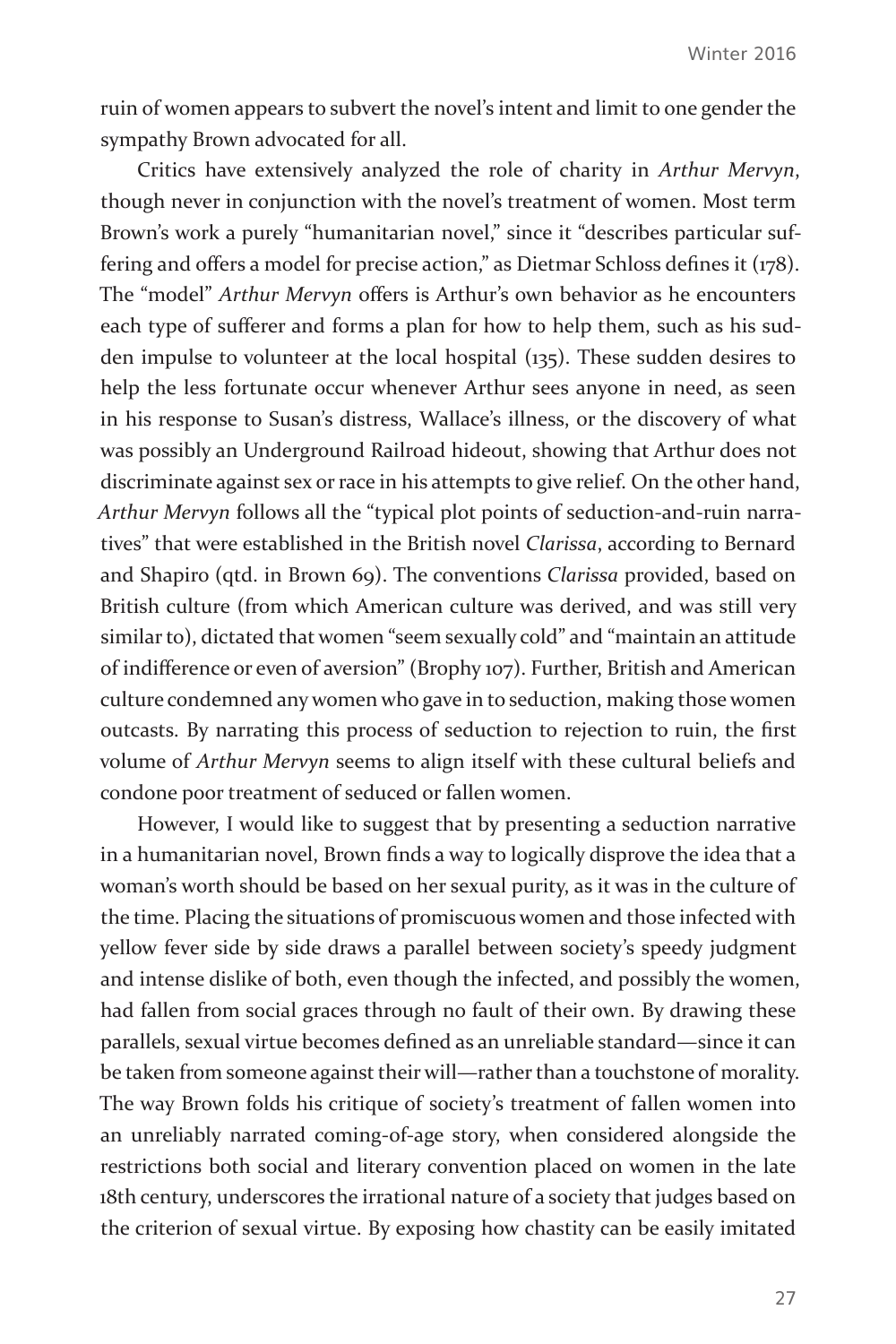#### Criterion

or forcibly taken away, morality becomes associated with personal choice rather than a status of chastity. Other more trustworthy aspects of a person become more important when judging character, such as their civic, not sexual, virtue.

By portraying those infected with yellow fever alongside seduced women, Brown draws a parallel between the two categories of people and reveals a surprising number of similarities between the two situations. Arthur's excursions into the city include several episodes during which he sees the bodies of diseased individuals—some of "whose heart[s] still quivered"—roughly transported from the city to graveyards (133). The fear of the yellow fever consumes the public to the point that people were buried alive in the hopes of reducing any transmission of the disease. Those untouched by the disease treat the infected as lost causes without any hope—infection equated with death in the public mind. Similarly, unchaste women also experience total rejection from society. After being seduced by Colvill, Arthur's sister kills herself to escape "the upbraidings of her parents" and "the contumelies of the world" (143). The popular and contemporary seduction novel *The Coquette* likewise portrays the condemnation, "censure and reproach" experienced by women who had sex before or outside of marriage, whether they were willing or forced (Foster 899). Just as if they had been infected with a disease, they are uniformly scorned and no longer welcomed in respectable society. Family and friends repulse them with the same fearful, senseless rejection to which victims of yellow fever were subjected. Seen as impure, contaminated with either a physical illness or a socially unacceptable exploit, fever victims and seduced women face a miserable and probably very short future (members of both groups quickly succumb to death in *Arthur Mervyn*).

Then again, one notable exception to the death toll of the yellow fever, if extended to apply to the rejection of the unchaste, emphasizes the need to reassess society's treatment of seduced women. The only character readers meet in the first part of *Arthur Mervyn* who is able to contract and recover from yellow fever is Arthur himself, and he only succeeds in recovering due to the treatment he receives from Dr. Stevens. At great personal risk, Dr. Stevens takes Arthur into the former's own home and cares for him, despite the "fervent" and "wellmeant" advice he receives against it from his neighbors (Brown 7). He believes there is hope for Arthur's recuperation, and Arthur does regain his health. This formula of kindness resulting in recovery frames Arthur's narrative, allowing him to live to tell his story and the stories of Clemenza, Watson's sister, and Arthur's sister. Arthur's acceptance into Dr. Stevens' home and subsequent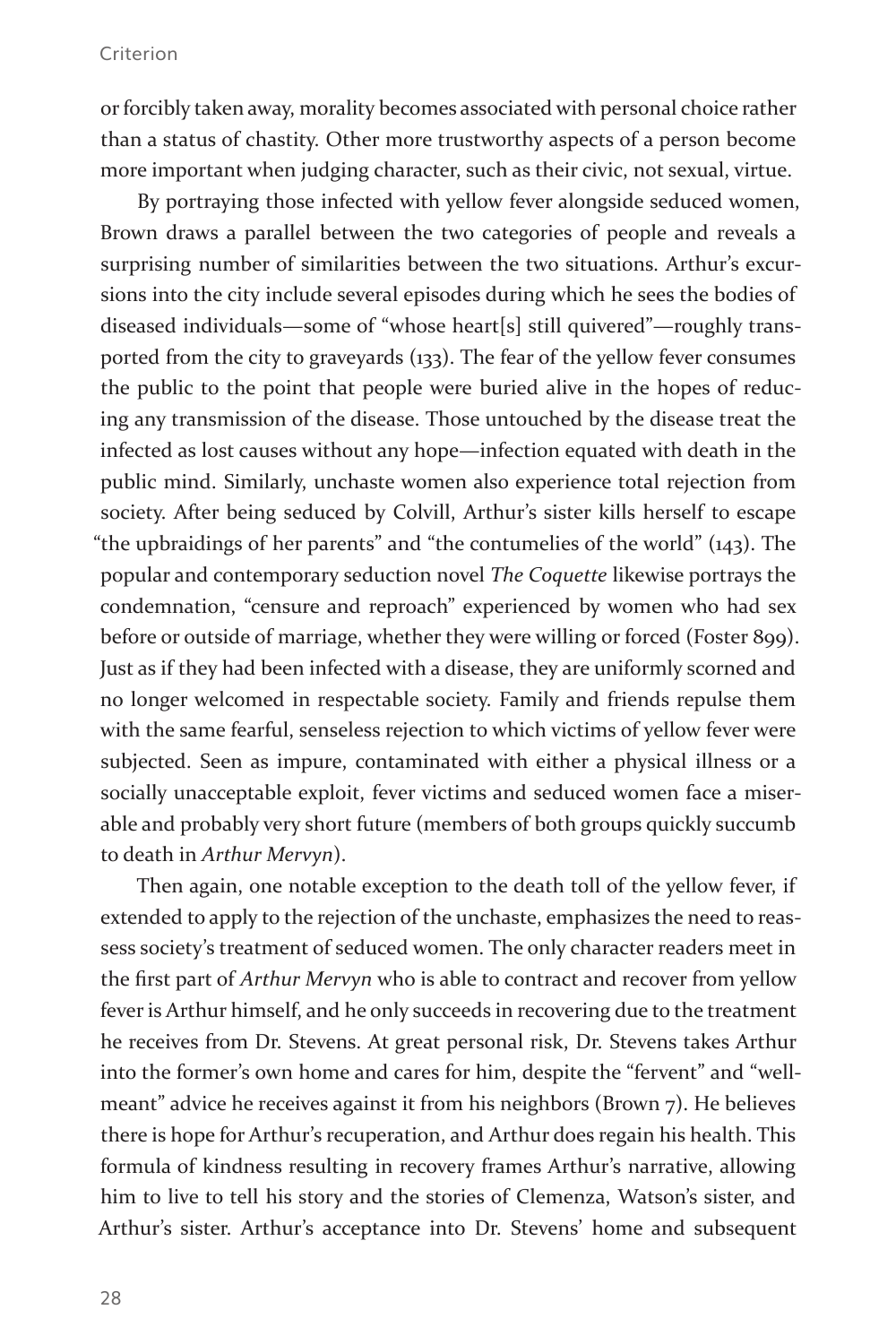recovery, contrasted with the rejection and ruin of the women in the seduction subplots, allows us to question why acceptance was offered to one type of social outcast but not the other. If extended to apply to the treatment of women, Stevens' formula of compassion would save women from ruin as successfully as it did Arthur from death. For example, even when Arthur discovers that Welbeck seduced Clemenza, rather than rejecting her as society would, Arthur feels even more concern and compassion for her. Further, in the second part of *Arthur Mervyn*, Arthur even goes so far as to seek Clemenza out at a brothel, eventually rescuing her from the life of a prostitute. Unfortunately, just as Stevens' neighbors consider his mercy for Arthur to be dangerous, Brown's contemporary society considered the idea of offering mercy to unchaste women unwise and hazardous.

To challenge that common belief, Brown plainly linked his novel with the contemporary debate on the treatment of yellow fever by giving his fictional doctor the same name as a real and prominent doctor, Dr. Edward Stevens. Doing so underscores the similarity between the yellow fever treatment debate and the question Brown raises of how to treat seduced women, inviting readers to reconsider the logic of punishing seduced women with rejection rather than showing them mercy. Due to the rising number of cases of yellow fever in 1793, doctors argued extensively about the best ways to treat it, but they were unable to agree. One prominent doctor, Benjamin Rush, advocated for treating yellow fever harshly with "heroic bleedings"; on the other hand, Dr. Edward Stevens focused on "strengthening the body," which later proved a much more effective method (Schloss 178). Rush's and Stevens' methods parallel approaches to treating unchaste women at the time. The counterpart of Edward Stevens' gentle method of fever treatment is the fictional Dr. Stevens' mercy, while that of Rush's is society's condemnation. While Rush tried to help people regain health and American society tried to help people retain righteousness, their good intentions exhibited only "myopic, self-righteous humanitarianism that debilitates more than cures" (Schloss 178). On the other hand, the methods of the two Stevens resulted in successful recovery. Strengthening victims of yellow fever caused them to heal; taking in a sick man and caring for him personally and kindly, as the fictional Dr. Stevens did, resulted in recovery; therefore, forgiving and helping unchaste women can result in their reintegration into society and, ultimately, their redemption.

Reading *Arthur Mervyn* as an argument in favor of the redemption of ruined women could be problematic for many readers due to the submissiveness of the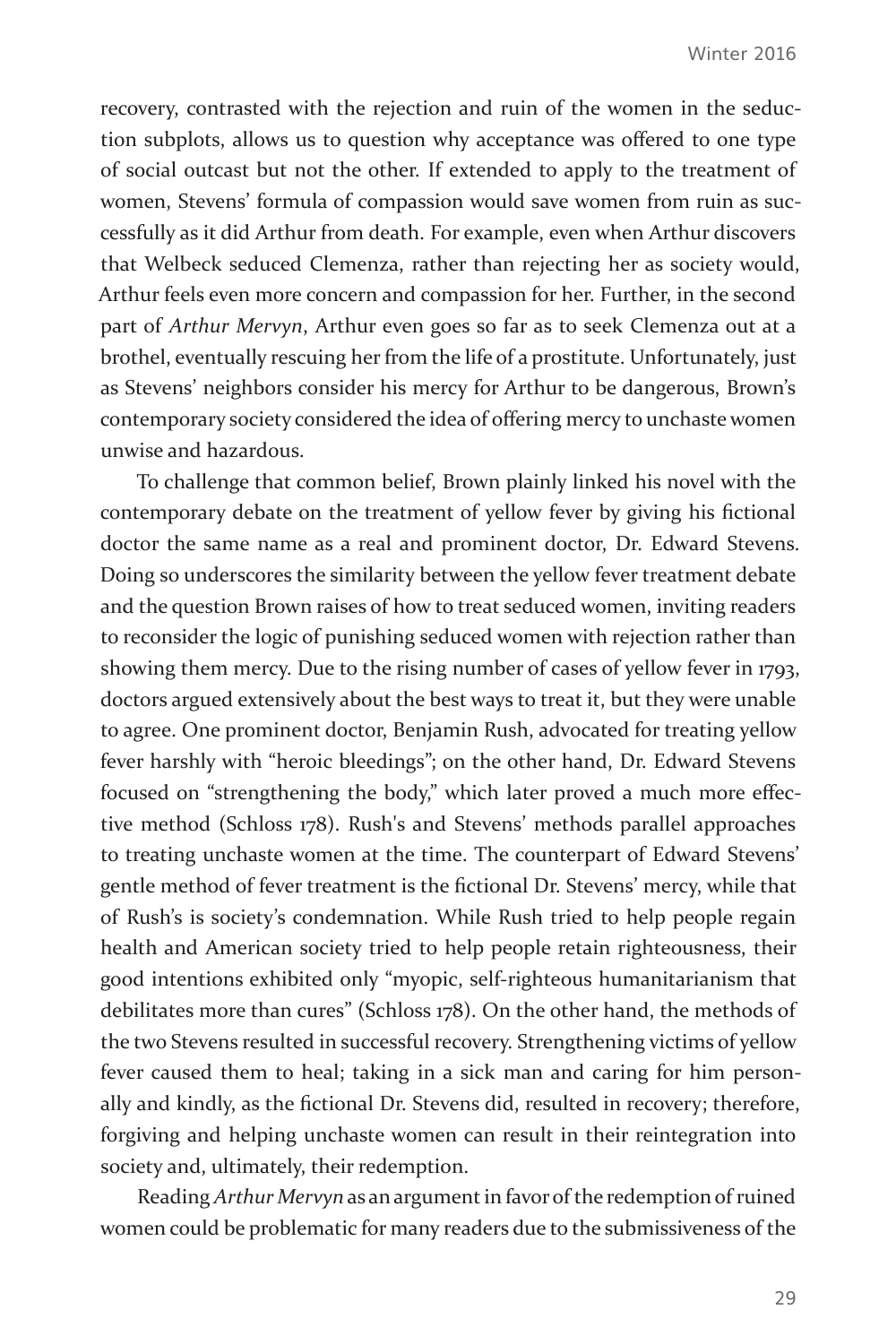#### Criterion

female characters in the novel. Brown portrays not only the seduced women as weak and passive, but also Eliza and Susan (who aren't seduced), so that all the women are "unable to consult and to act for [themselves] on the most trivial occasion" (Brown 153). Susan either cannot or will not go to the city to find out the fate of her fiancé, Wallace, so Arthur goes for her; Clemenza subsists at Welbeck's mercy, and is unable to reclaim her fortune from him. Women in *Arthur Mervyn* are passive, never active, and it seems that men both create and solve their problems. The female characters are stationary while the males move about, either seducing women or saving them, and women exist only to "provide a crucial test of maturity and manhood" (Person 36). Brown's female characters behave only passively and incompetently, never assertively. Brown appears to be overlooking women as far as humanitarianism and compassion go since he chooses to put his characters under the same restrictions and imbue them with the same submissiveness expected of women in his day. Brown's readership, from his contemporaries to the present, could easily mistake the traditionally subservient roles of his female characters as supportive of society's conventionally demeaning treatment of women.

However, not only was his novel a reflection of the reality of the time, but on top of that, Brown uses the adolescent Arthur's unreliable narration to indirectly advocate for the rights of women by reflecting on Arthur's continuing attempts to figure out his own masculine identity in an unusual coming-of-age story. Responding to Susan's distress, Arthur spontaneously decides to return to the city to find Wallace and leaves without telling anyone, thinking his journey a "heroic sacrifice" (Brown 104). The possibility exists, though, that Arthur only interprets Susan's anxiety as inert when that wasn't actually the case. Arthur may leave out some information in his narrative, choosing to read Susan as immobile with anxiety because in giving her an identity of incapability, he simultaneously gives himself a capable one. In order to view himself as strong and authoritative, Arthur has to describe Susan as weak and helpless. Similarly, Arthur never even considers the fact that Clemenza could recover her fortune from Welbeck herself (154–155). This unreliability, which Patrick Brancaccio recognized, "lies not in the literal truth of Arthur's report of outward events, but in Arthur's interpretation of them" through the "interplay between [his] conscious and unconscious" (20). Arthur doesn't deliberately label Susan or Clemenza or any of the other women as incompetent in his narrative. Rather, he describes them as such in order to create a distinction between himself and women in general; he defines his own identity against the identity he creates for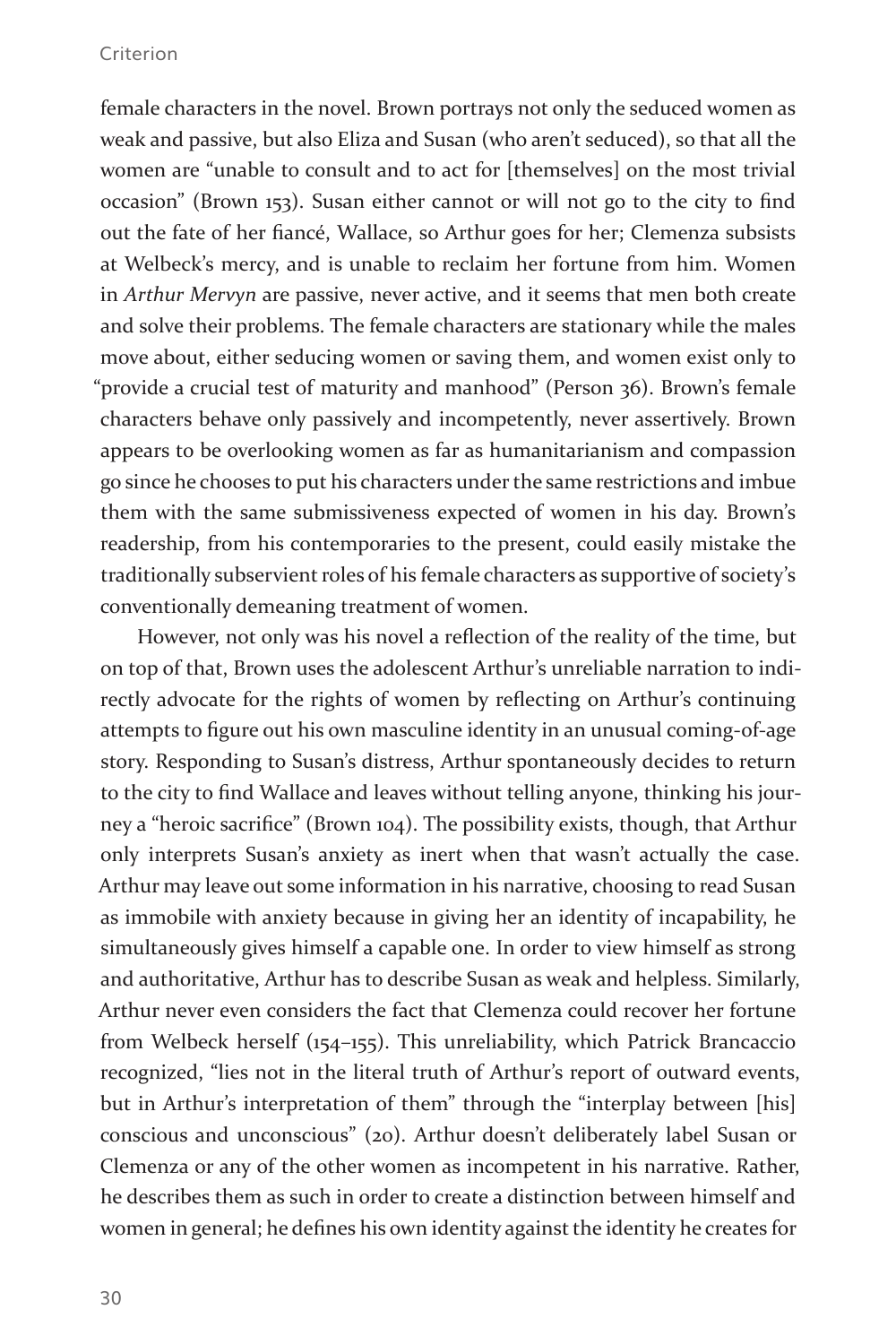the opposite gender. Descriptions of women, therefore, filter through Arthur's perception of reality and then surface in his narrative, resulting in the presentation of women as inactive and inept.

In addition to Arthur's unreliable narration, the seduction subplots' use of contemporary conventions of narrative writing makes *Arthur Mervyn* more successful in advocating for the rights of women than if those subplots had been omitted, which explains the novel's apparent degradation of women. On several occasions, Arthur takes the opportunity to imbue his story with a moral, such as when he claims that "to feel extraordinary indignation at vice, merely because we have partaken an extraordinary degree, of its mischiefs, is unjustifiable" (Brown 144). Arthur is permitted to pass judgment on the moral correctness of the events of the story. Pronouncing morals and lecturing with such boldness and authority occurs rarely in seduction novels of the time, though, because women narrated most of them, and such pronouncements and lecturing was considered unfeminine. Female characters dominate the authorship of letters in the epistolary novels *Clarissa* and *The Coquette*, and few of those novels' narrators proclaim moral correctness as confidently as Arthur does. The conventions of writing from the perspective of female narrators prevented them from pronouncing morals, since "female narration . . .[was] characterized by the restriction of the female narrator to the role of narrative *witness*," keeping them from participating in the "active shaping of narrative form and meaning" (Case 4, emphasis in original). According to these standards, had a woman narrated Arthur Mervyn, no direct or indirect condemnation of society's behavior towards seduced women could have been included in the text, since it would not have been prudently feminine for a woman to suggest such a thing.

Female authors of the time were painfully aware of the restrictions placed upon both them and their writing. Susanna Rowson, author of *Charlotte Temple* (another of the "canonical representations of seduction novels by women"), taught at the Young Ladies Academy in Boston, at which women were not allowed to speak in their graduation ceremony. In a speech by one of Rowson's female students, which had to be read at the ceremony by a man, the student declared, "We are called upon to use our influence to the honour of God and the well-being of society, we are responsible for . . . our acknowledged power" (Jarenski 60). Contemporary society limited the influence of that student, as well as the influence of all women, to almost nothing more than existing, since the only way this student could use her "acknowledged power" was to have a man exercise it for her. Richardson's *Clarissa* and Defoe's *Moll Flanders* are both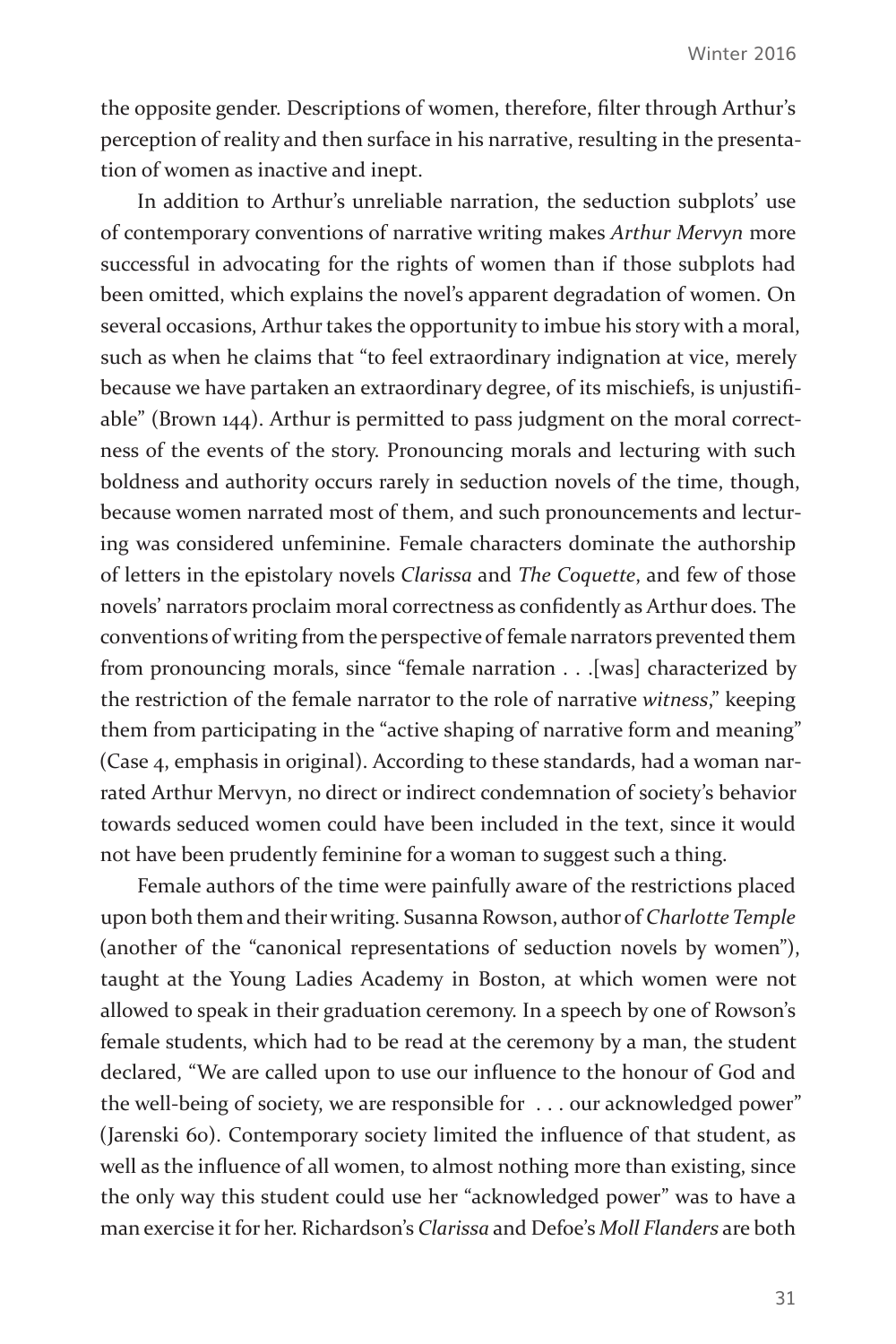#### Criterion

written by men but narrated by women, making it unacceptable for their narrators to preach about morals in any way. On the other hand, *Arthur Mervyn* is unique because it is both narrated and authored by men while addressing society's treatment of unfaithful women. It is this masculine presentation of the plight of women that makes it most successful at subverting common perceptions of women at the time. Because it occurred so rarely, the combination of a male author and a male narrator together highlighting the severity of woman's situation evidenced the gravity of the issue and encouraged society to more seriously consider it.

Although it seems that Brown endorses the unjust treatment of women by portraying the seduction and consequent ruin of three women, his inclusion of seduction plots actually strengthens the case against punishing women for unchaste behavior. The account of Clemenza Lodi particularly illustrates the illogicality of condemning women for loss of sexual virtue since that virtue can be taken from a woman against her will—it is a fallible standard of judgment. Clemenza speaks no English and relies on Welbeck to act as a translator, so when he begins to force himself on her, she doesn't have the ability to go to anyone for help. She relies on him so much, being "protectorless and indigent," that she remains entirely in his power (Brown 75). Welbeck gives her no other alternative than to give in to his persistent solicitations. Richardson's *Clarissa*  similarly depicts the powerlessness women could experience when seduced, but contemporary readers criticized Clarissa, avowing that she "should have loved [and married] her rapist" (Lee 34). No one spoke out to praise her for trying so determinedly to avoid having sex with Lovelace. This popular reading has perplexed critics, inspiring in-depth analyses like The Clarissa Project (Stuber and Doody) in order to reconcile the reception of *Clarissa* with Richardson's instructive intent. Tom Keymer defines this intent as "a heightened awareness not only of the dangers represented in Lovelace but also of his own susceptibility to them" (qtd. Lee 37). The public's reception of *Clarissa* set a precedent for the interpretations of subsequent seduction novels, including *The Coquette*  and *Charlotte Temple*, even though the first widely successful seduction novel intended to incriminate not the seduced woman but the libertine. The practice of reading the manipulated woman as the guilty party in a seduction confuses critics because they expect audiences to favor an alternative reading, considering women like Clemenza and Clarissa to be victims of the manipulations of scheming men. Such a reading argues that it is impossible to pass judgment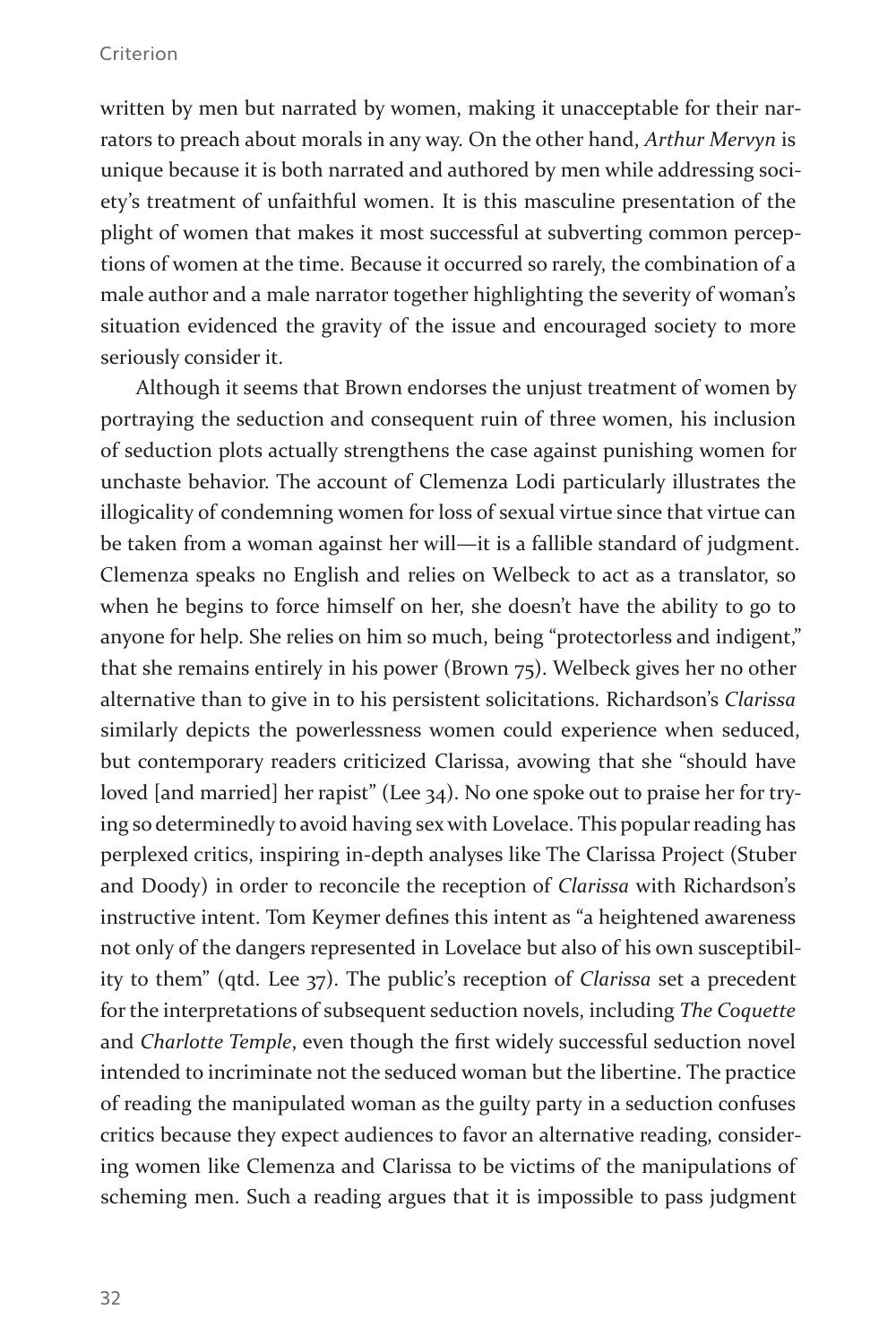on the adulterous women of seduction novels since societal conventions and scheming men are the perpetrators of the seduction.

Therefore, because sexual purity isn't a reliable method of judging one's character, Brown advocates for a radical social change in which judgment of character and worth is based on civic virtue, sacrifice, and charity rather than abstinence and chastity. Had society based their judgment of Watson's sister on her "purest of human hearts" rather than the fact that she yielded to Welbeck, she and the other persecuted female characters would have had the opportunity to recover their reputations and reenter respectable society (Brown 68). The same mercy that Dr. Stevens extended to Arthur could have reclaimed Watson's and Arthur's sisters from ignominious deaths had judgment been based on their character and not their circumstances. Clemenza's eventual deliverance from the brothel also shows the power that mercy can have on the life of seduced women when Arthur treats her like a human being rather than one carrying a contagion of sexual corruption. Brown understood that, contrary to the common thought of the time, one's character cannot be understood when based on one's sexual purity. While society didn't distinguish between the two concepts, Brown's "conception of virtue . . . was infinitely more complicated" (Schloss 171). He understood that virtue includes not just chastity but qualities such as integrity, charity, and ethics. *Arthur Mervyn* shows that focusing wholly on only one aspect of virtue leads to faulty judgments and ruined lives, while judging women (or men) by their civic virtue and integrity of character leads to a much more sound and reliable understanding of the individual.